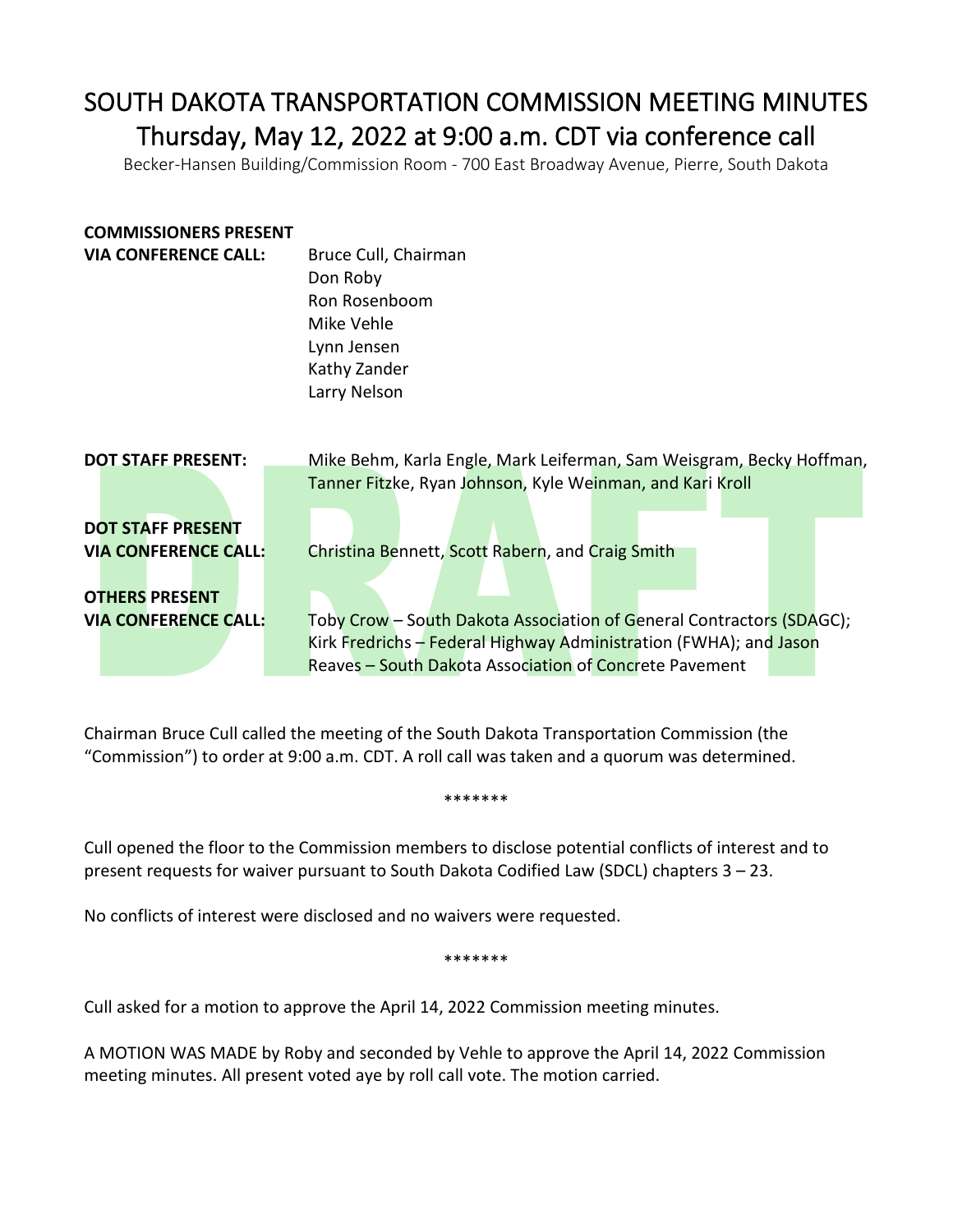Cull asked for a motion to approve the April 28, 2022 Commission meeting minutes.

A MOTION WAS MADE benserand seconded by Reenboomto approve the April 28. 2022 Commission meeting minutes. All present voted aye by roll call vote. The motion carried.



A MOTION WAS MADE by Vehle and seconded by Roby to approve bids #4, 7, and 8. All present voted aye by roll call vote. The motion carried.

Bridge Deck Treatment

1 08P4IM-NH-P 0020(222)Aurora, Brule, Buffalo, Charles Mix, Davison, Lindonim, ehahaCounties Various Locations Throughout the Mitchell Region

A MOTION WAS MADE by Rosenboom and seconded by Zander to reject bid #1. All present voted aye by roll call vote. The motion carried.

Pipe Work, Erosion Control

2 06L0P 0065(19)164 Corson, Dewey, ZiebaCounty Lien Transportation Co **\$1,797,814.28** SD65 Fm US212 to the Grand River

A MOTION WAS MADE by Vehle and Jensen to approve bid #2. All present voted aye by roll call vote. The motion carried.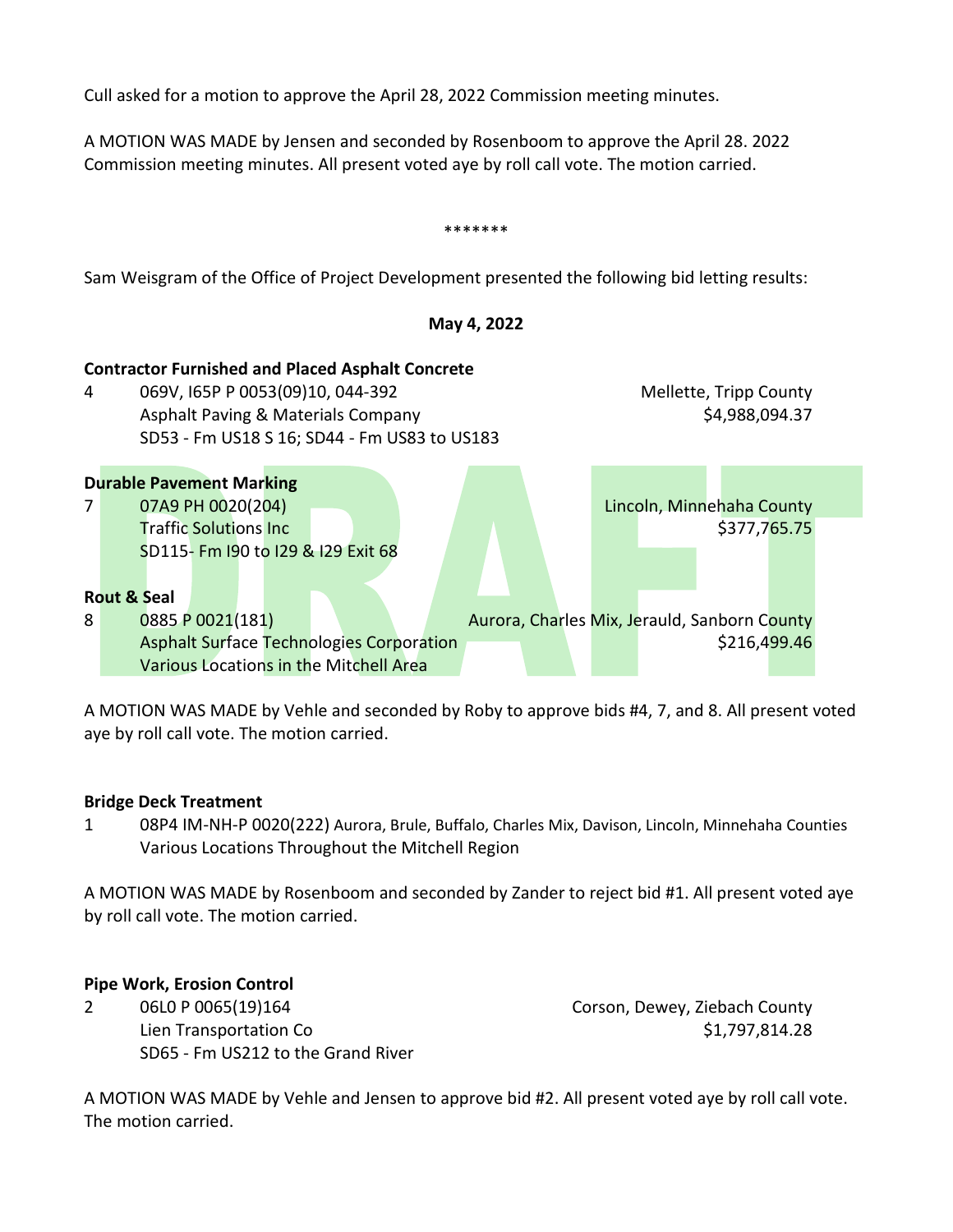### **Asphalt Concrete Resurfacing of Shoulders, Edge Drains, Repair Str Bridge, Joint & Spall Repair, Pipe Work, Lighting**

3 06P0 IM 0905(118)260 Brule, Lyman County REJECTED BY SDDOT COMMISSION I90 EBL & WBL - Fm Oacoma to 2 E of Chamberlain

A MOTION WAS MADE by Jensen and seconded by Roby to reject bid #3. All present voted aye by roll call vote. The motion carried.

# **Cold Milling, Asphalt Concrete Resurfacing, Erosion Repair, Pipework, Guardrail Replacement, & Asphalt Surface Treatment & Rout & Seal**

5 088V IM-P 0033(38) Jackson, Jones, Lyman County Bituminous Paving, Inc. **\$3,107,287.80** Various Locations in the Winner Area

A MOTION WAS MADE by Roby and Zander to approve bid #5. All present voted aye by roll call vote. The motion carried.

### **Pavement Restoration**

6 089F NH 0011(154) Day County Forby Contracting, Inc. **The Contraction of the Contraction of the Contraction of the Contraction** of the Contraction of the Contraction of the Contraction of the Contraction of the Contraction of the Contraction of the Co US12 - Fm 2 miles East of Andover to Webster

A MOTION WAS MADE by Jensen and Vehle to approve bid #6. All present voted aye by roll call vote. The motion carried.

## **Asphalt Concrete Resurfacing, PCC Surfacing and Gravel Surfacing**

9 08U2 P 0031(00) 12 D 20 D 20 D 20 Hughes County Morris Inc. \$2,305,843.94 Department of Public Safety Emergency Vehicle Operations Course near Pierre

A MOTION WAS MADE by Rosenboom and Roby to approve bid #9. All present voted aye by roll call vote. The motion carried.

## **May 11, 2022**

**Grading, PCC Surfacing, Replace Str (278' Steel Girder, 2-7x6 CIP, 20x10 CIP, LongSpan Arch Ext., 3- 8x4 CIP, 9x8 Precast), Tilford POE Building, Commercial Vehicle Electronic Screening System, Fencing**

1 021G, 07VR, 08QQ IM-FP-PP-B 0901(195)35, HR-IM X101(01), IM 0901(204)34 Meade County Complete Concrete Inc dba Complete Contracting Sol \$35,035,743.84 I90 EBL - Fm W of Exit 37 (Pleasant Valley) to Exit 40 (Tilford)